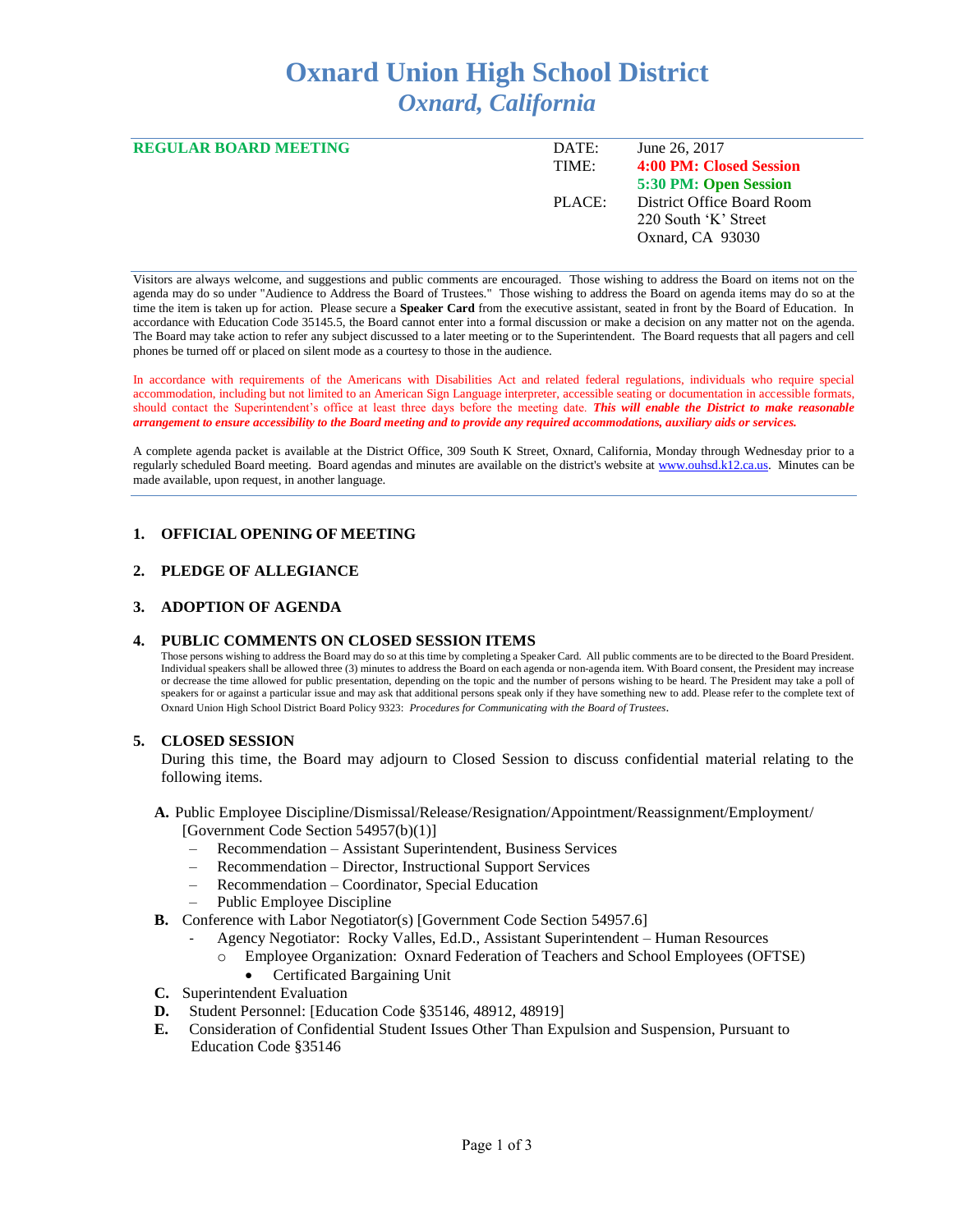# Board Meeting Agenda June 26, 2017

- **F.** Conference with Real Property Negotiator (Govt. Code § 54956.8) PROPERTY: 50-acres of 107.25 acres located at or near 1825 Camino del Sol, Oxnard, CA (southeast corner of N. Rose Ave. and Cesar Chavez Dr.) Ventura County Assessor Parcel No. 214-0-020-595 AGENCY NEGOTIATOR: Dr. Penelope A. DeLeon Superintendent of Schools NEGOTIATING PARTIES: Brian Edward Maulhardt, as Trustee of the Brian Edward Maulhardt Children's Support Trust UNDER NEGOTIATION: Price and terms of payment
- **G.** Conference with Real Property Negotiator (Govt. Code § 54956.8) PROPERTY: An approximate 5-acre portion of 49.36-acre Bell Ranch Property (agricultural property adjacent to Rancho Campana High School); Ventura County Assessor Parcel No. 156-0-180-385 AGENCY NEGOTIATOR: Dr. Penelope A. DeLeon Superintendent of Schools NEGOTIATING PARTIES: City of Camarillo UNDER NEGOTIATION: Price and terms of payment CONFERENCE WITH LEGAL COUNSEL-ANTICIPATED LITIGATION
- **H.** CONFERENCE WITH LEGAL COUNSEL-ANTICIPATED LITIGATION Significant exposure to litigation pursuant to paragraph (2) of subdivision (d) of Section 54956.9: One case
- I. Conference with Real Property Negotiator (Govt. Code § 54956.8) PROPERTY: Multiple District-owned parcels, including: (1) Bell Ranch Property, Assessor Parcel No. ("APN") 156-0-180-385, Camarillo, California; (2) South of Oxnard High School, APN 183- 0-030-180; (3) District Office Campus, 220, 309, and 315 South K Street, Oxnard, CA, APNs 202- 0-010-630 & -740; (4) Hueneme Road Adult School, 527 W Hueneme Road, Oxnard, CA, APN 222-0-082-625; (5) 280 and 300 Skyway Drive, Camarillo, CA, APN 230-0-130-105; and (6) 15 Stearman Street, Camarillo, CA, APN 230-0-130-115 AGENCY NEGOTIATOR: Dr. Penelope A. DeLeon Superintendent of Schools NEGOTIATING PARTIES: To be determined UNDER NEGOTIATION: Price and terms of payment.

# **6. RECONVENE IN PUBLIC: REPORT ON CLOSED SESSION ACTION**

# **7. PUBLIC COMMENTS TO ADDRESS THE BOARD OF TRUSTEES**

Those persons wishing to address the Board may do so at this time by completing a Speaker Card. All public comments are to be directed to the Board President. Individual speakers shall be allowed three (3) minutes to address the Board on each agenda or non-agenda item. With Board consent, the President may increase or decrease the time allowed for public presentation, depending on the topic and the number of persons wishing to be heard. The President may take a poll of speakers for or against a particular issue and may ask that additional persons speak only if they have something new to add. Please refer to the complete text of Oxnard Union High School District Board Policy 9323: *Procedures for Communicating with the Board of Trustees.*

### **8. REPORTS TO THE BOARD**

- **A.** Nutritional Services Budget and Operations Dr. Jeff Baarstad, Operations Consultant
- **B.** Special Education Strategic Plan Dr. Tom McCoy

### **9. SUPERINTENDENT'S REPORT**

### **10. CONSENT CALENDAR**

### **Business Services**

- **A.** Consideration of Approval of Authorization of Signatures
- **B.** Consideration of Approval of Purchase Orders and Direct Pays, May 26 June 9, 2017

### Educational Services

- **C.** Consideration of Approval of Non-Public School Placement per the Recommendation of the Student's IEP Team and the Director of Special Education
- **D.** Consideration of Approval of the 2017-18 Application for Funding of the California Department of Education Agricultural Career Technical Education Incentive Grant at Adolfo Camarillo High School

### **Human Resources**

**E.** Consideration of Approval of Personnel Items